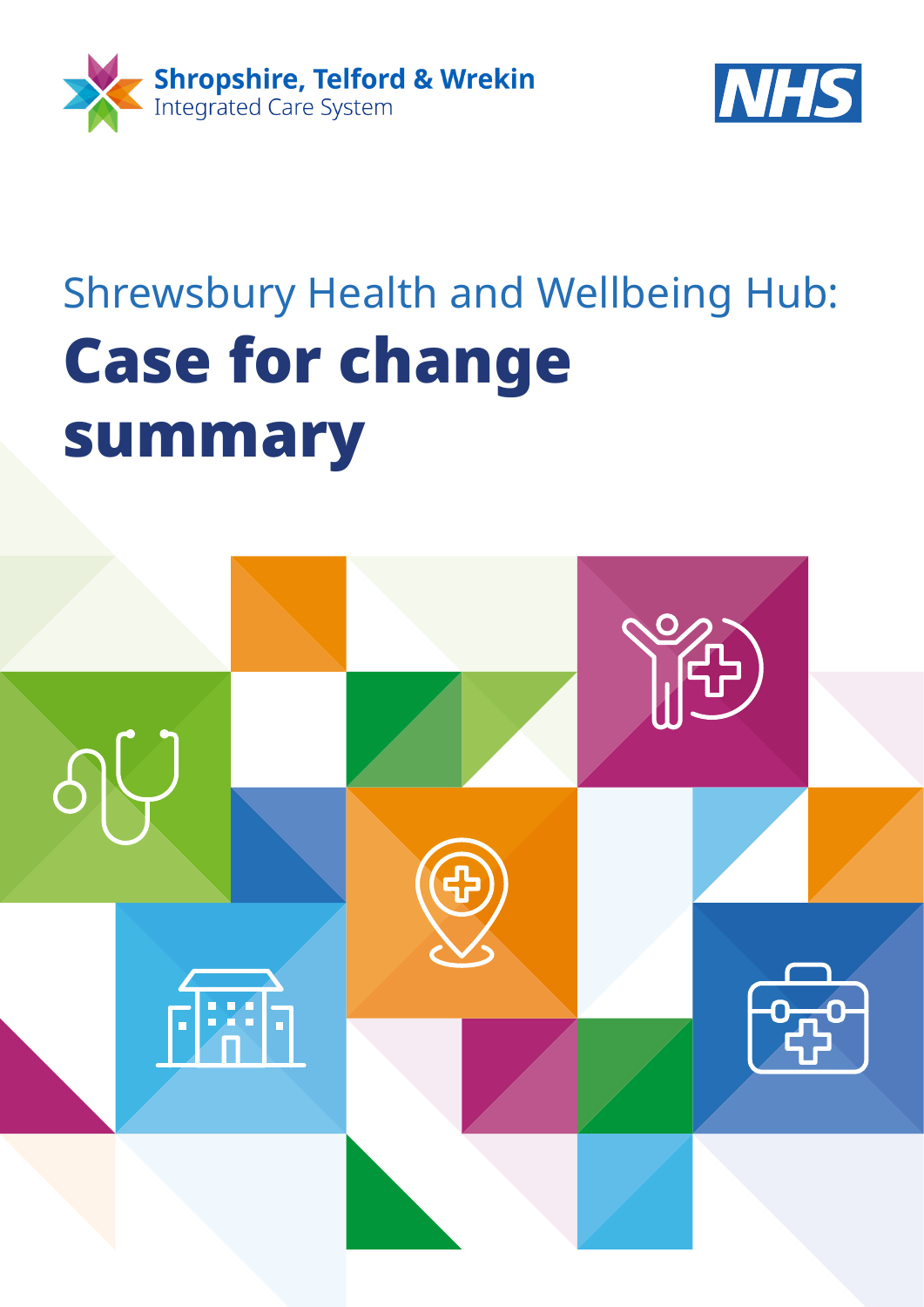## **Introduction**

**This document summarises the case for change for the proposed development of the new Shrewsbury Health and Wellbeing Hub for the south of the town. It outlines the issues currently faced by general practice and the wider NHS, as well as the ambitions of the Integrated Care System (ICS) for Shropshire, Telford and Wrekin. It explains why things need to change for the benefit of our patients and communities.** 

**Shropshire was selected as one of six pilot areas in England to develop and deliver a new health and wellbeing hub, also known as a 'Cavell Centre'. The local Clinical Commissioning Group (CCG) selected the southern part of Shrewsbury for the location of this pilot project.** 

#### **The six GP practices involved in the project are:**

- Beeches Medical Practice
- Belvidere Medical Practice
- Claremont Bank Surgery
- Marden Medical Practice
- Marysville Medical Practice
- South Hermitage Surgery



**The practices' premises are in varying conditions, but in the main they are either no longer fit to deliver modern healthcare services and/or there is insufficient space to meet future demand, with no option to extend outwards or upwards.**

**The Shrewsbury Health and Wellbeing Hub would involve the co-location of GP practices alongside other health, social care, voluntary and community services in a state-of-theart building located in the southern area of the town.**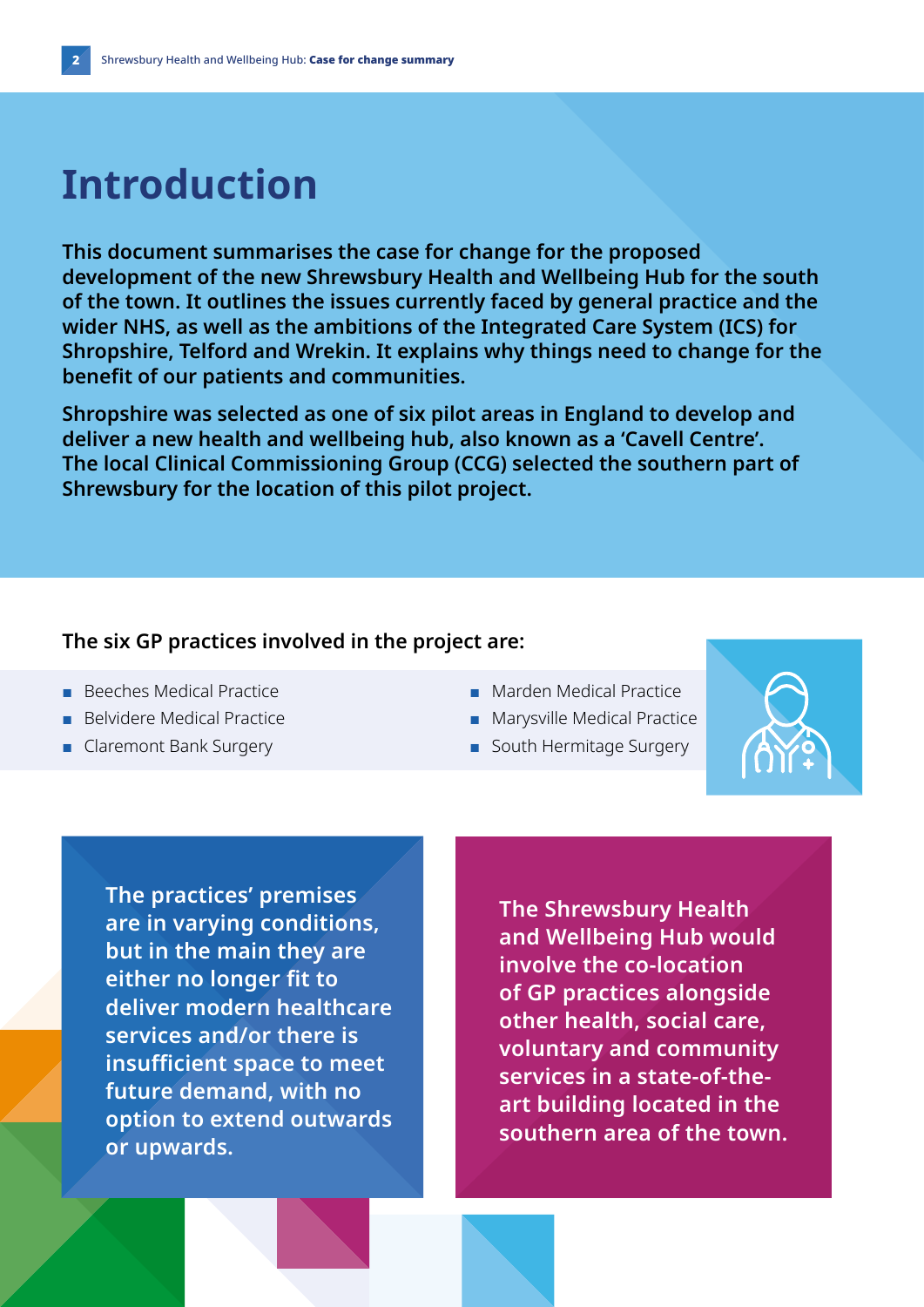## **Why things need to change**

#### **General practice is changing**

General practice is the 'front door of the NHS' – the first contact in the healthcare system for most patients.

But GP patient lists are growing - an average of **2,461** in 1948, but closer to **9,000** today. People's life expectancy is also increasing, which brings more long-term conditions such as diabetes, obesity and musculoskeletal diseases.

Treatment has progressed from single physical 'care and repair' appointments to a greater focus on mental health, preventative care, and managing long-term conditions.

**Redesigning primary care and community care will be key to creating a high-quality, safe and sustainable healthcare system that addresses the challenges facing primary care.** 

**Patients value the services of their GP practices and rely on good access and high standards of care. We want general practice to continue as the bedrock of the NHS, but allow for more flexibility of the workforce to deliver continuity and improved access for patients – particularly those with complex health needs.**



#### **Health and wellbeing needs in Shrewsbury**

The 2011 Census showed that 13.3% of Shrewsbury residents aged 16-64 were out of work due to long-term sickness or disability – higher than the Shropshire average (11.1%).

**Bringing a small number of practices together will help improve levels of access, provide proactive and coordinated care, enable multidisciplinary team working and innovative approaches.**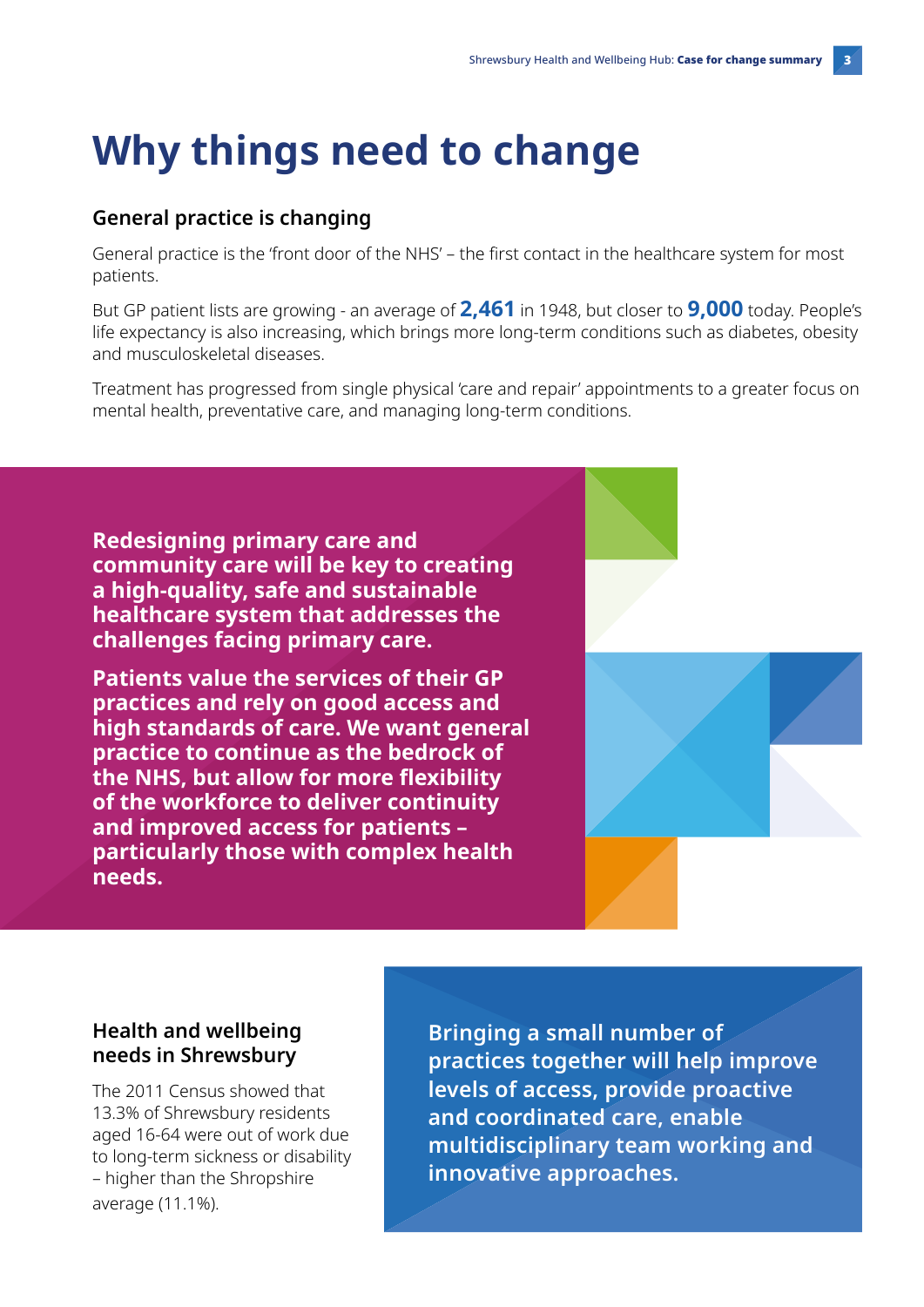### **Issues affecting the whole NHS**

**Local healthcare organisations are not alone in the challenges they face...** 

- **Financial and operational pressure:** We must plan with the resources that we know we have access to, to meet the medical needs of our patients. If action is not taken now, more difficult challenges will be faced in the future
- **Need to take decisive action now:** NHS performance is significantly challenged and isn't likely to change soon. There is no real option to delay decisions. Support children, adults of working age and older people, to live in good physical and mental health for as long as possible throughout their lives, by providing a greater emphasis on prevention and self-care
- **Rising demand:** With the increasing pressures in primary and secondary care, targets for planned care are not being met and the number of available beds in the NHS continues to fall. The strains on capacity will only get worse unless we focus on delivering care in the right place, at the right time.
- **Recruitment and retention:** It is a priority to retain our hard-working, dedicated clinical and support staff. We need to offer attractive conditions so we can recruit in the future.
- **Need to collaborate:** ICSs are a new opportunity to work together to deliver better health and care services. Thinking differently about how services work together will be vital to finding new solutions to the challenges we face.

**The case for change for general practice, as well as the wider NHS, is compelling.**

**If we do not change the way in which 'front door' services are provided, we will not deliver our ambitions for patients as set out in the NHS Long Term Plan (LTP).**

**Published in 2019, the LTP sets out an ambition to make the NHS fit for the future, making sure everyone gets the best start in life, delivering worldclass care for major health problems and supporting people to age well.** 

**It looks to do this by:**

- **· doing things differently.**
- **· preventing illness and tackling health inequalities.**
- **· backing our workforce.**
- **· making the best use of digital technology.**
- **· getting the most out of taxpayers' investment in the NHS.**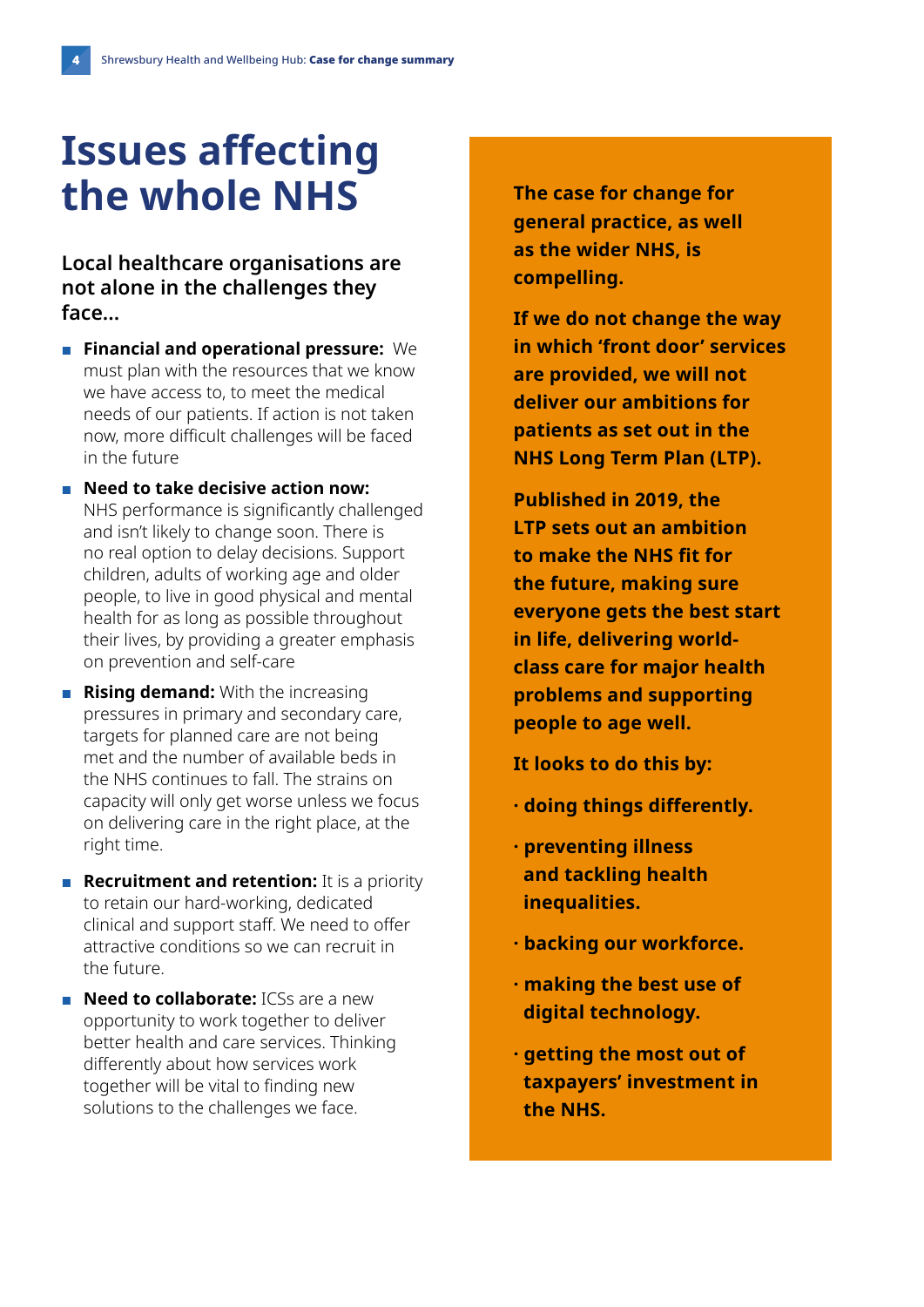### **The benefits of co-locating general practice services**

**Our plans are part of the pilot programme to develop NHS Cavell Centres – community-based health and wellbeing buildings offering a range of joined-up health and social care services.** 

- The new hub would **bring the six local GP practices together** alongside other health, social care, voluntary and community services
- Services will be **matched to the needs of local people**, and be a welcome investment in this part of Shrewsbury with pockets of deprivation and a growing population
- Additional facilities will increase the number of **services provided in local community settings**, in line with the NHS Long Term Plan (2019)
- The **state-of-the-art building** will enable us to provide high-quality, modern healthcare facilities which are **flexible and future-proof to meet changing needs**
- **A similar model of care** has worked well for older people in London – improving quality of care, increasing the number of appointments, reducing unnecessary referrals, and providing better continuity of care.



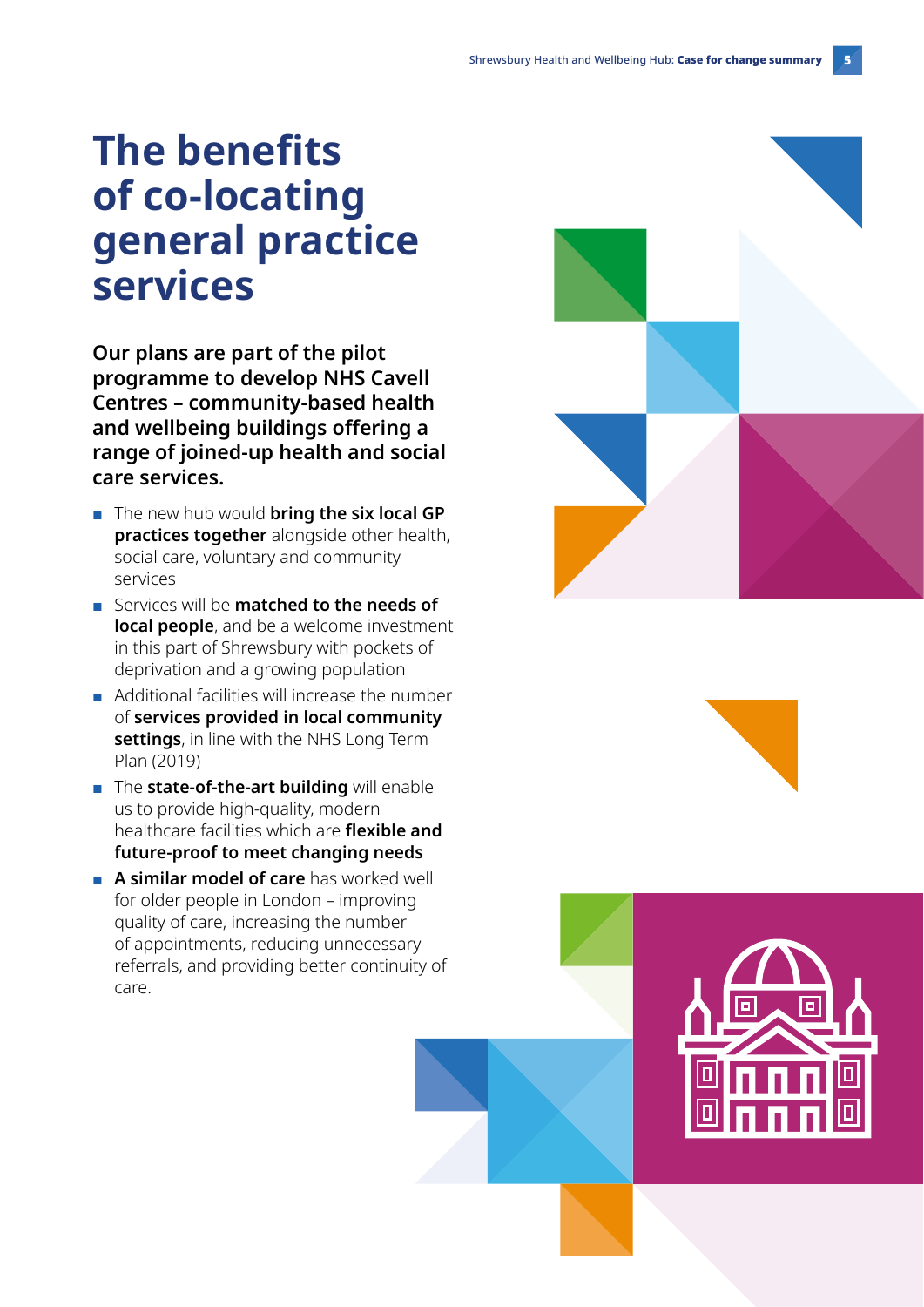# **Shropshire, Telford and Wrekin Integrated Care System (ICS)**

**From July 2022, the Shropshire, Telford and Wrekin Integrated Care System (ICS) will become a statutory body. ICSs will be made up of health and care commissioners and providers, with two key bodies:**

- An NHS Integrated Care Board (ICB) the statutory body which will take on the planning functions and budgets currently held by the Clinical Commissioning Group (CCG).
- An Integrated Care Partnership (ICP) the statutory committee of the ICS, that brings together the NHS and local authorities as equal partners to focus more widely on health, public health and social care.

**The ICS sets out ambitious plans to encourage health and care organisations to work more closely together to improve outcomes, care for local people and reduce pressure on services. It also aims to transform ways in which new technology can be harnessed, how gaps in the workforce can be filled and financial resources better spent.**

#### **The aims of the proposed Shrewsbury Health and Wellbeing Hub align to the pledges set out by the Shropshire, Telford and Wrekin ICS:**

- **Improving safety and quality:** Making sure our services are clinically safe and tackling the backlog of elective procedures
- **Integrating services within the community:** Developing local health and care hubs to improve both the physical and mental health of people, better manage the volume of hospital admissions, and establish new models of care to best serve all our communities
- **Tackling the problems of ill-health, health inequalities and access to health care**
- **Economic regeneration:** To contribute to innovation, productivity and good quality work opportunities. In turn, this will create economic prospects that will help improve the health and wellbeing of our population
- **Workforce:** Making our system a great place to work – where people choose to live, work and thrive.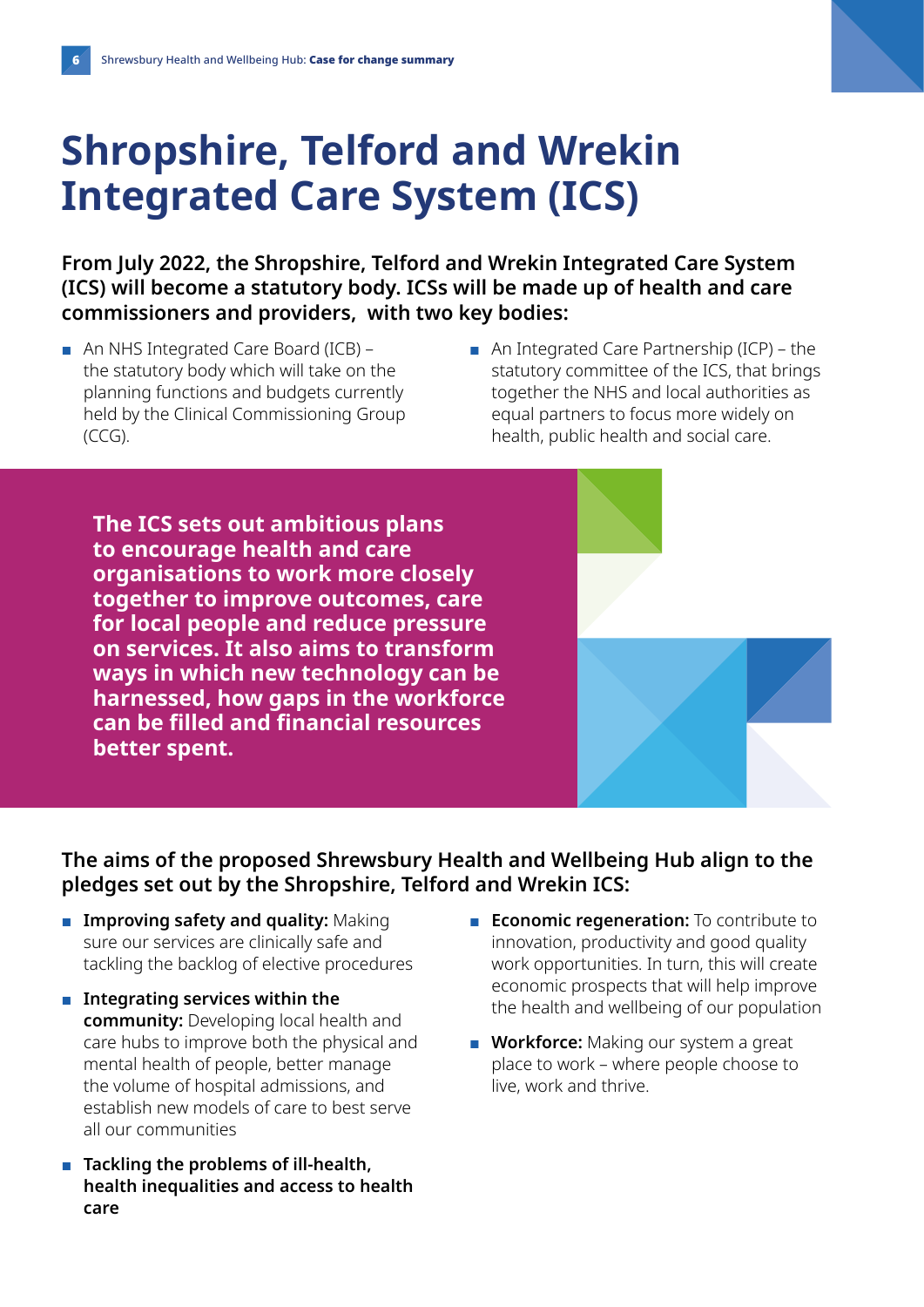### **Conclusion**

**Services have changed beyond recognition since the start of the NHS and we need to place a greater emphasis on mental health, preventative care and managing the long-term conditions of an ageing population. We know that parts of south Shrewsbury are deprived, therefore there is a need to improve and invest in local health and social care facilities.** 

To make this necessary improvement, we need to work effectively and collaboratively with our health, social care, voluntary and community sector partners across Shropshire, Telford and Wrekin. We need to offer different services under one roof and to think differently about how they can be transformed and improved.

Growing patient lists, life-expectancy rates and secondary care pressures mean that general practice needs to be able to adapt and modernise to meet current and future demand. Many GP buildings, not just in Shrewsbury but across the whole of the UK, are largely unable to diversify. Many are not fit for purpose and are a heavy burden on taxpayers' money.

The proposal for a health and wellbeing hub in Shrewsbury is primarily aimed to alleviate the pressures we are currently facing in general practice but also in secondary care, as well as to place the onus on the needs of services being available within a local community that would benefit from national investment.

Modern, high-quality GP services in Shrewsbury would provide a more holistic approach to health and wellbeing in a state-ofthe-art building. It would also help to support retention and recruitment of our skilled health professionals who would be working in an active and dynamic environment.

As we know, the NHS's financial performance is significantly challenged. If action is not taken now the NHS will face greater difficulties in the future. Doing nothing is not an option and short-term solutions (e.g. refurbishments) are not enough to provide the quality care needed for patients.

We believe we must act with the resources we have now, to bring about positive, longterm change for GP services. The Shrewsbury Health and Wellbeing Hub is part of an exciting and transformative new model of care for the NHS and its partners. Now is the time to co-design truly integrated health and care services that deliver the best possible outcomes for all.

#### **The Shrewsbury Health and Wellbeing Hub will aim to:**

- **Offer different health and wellbeing services under one roof**
- **Alleviate the pressures in general practice and in secondary care**
- ■ **Provide modern, highquality GP services in Shrewsbury**
- **Support retention and recruitment of our skilled health professionals**